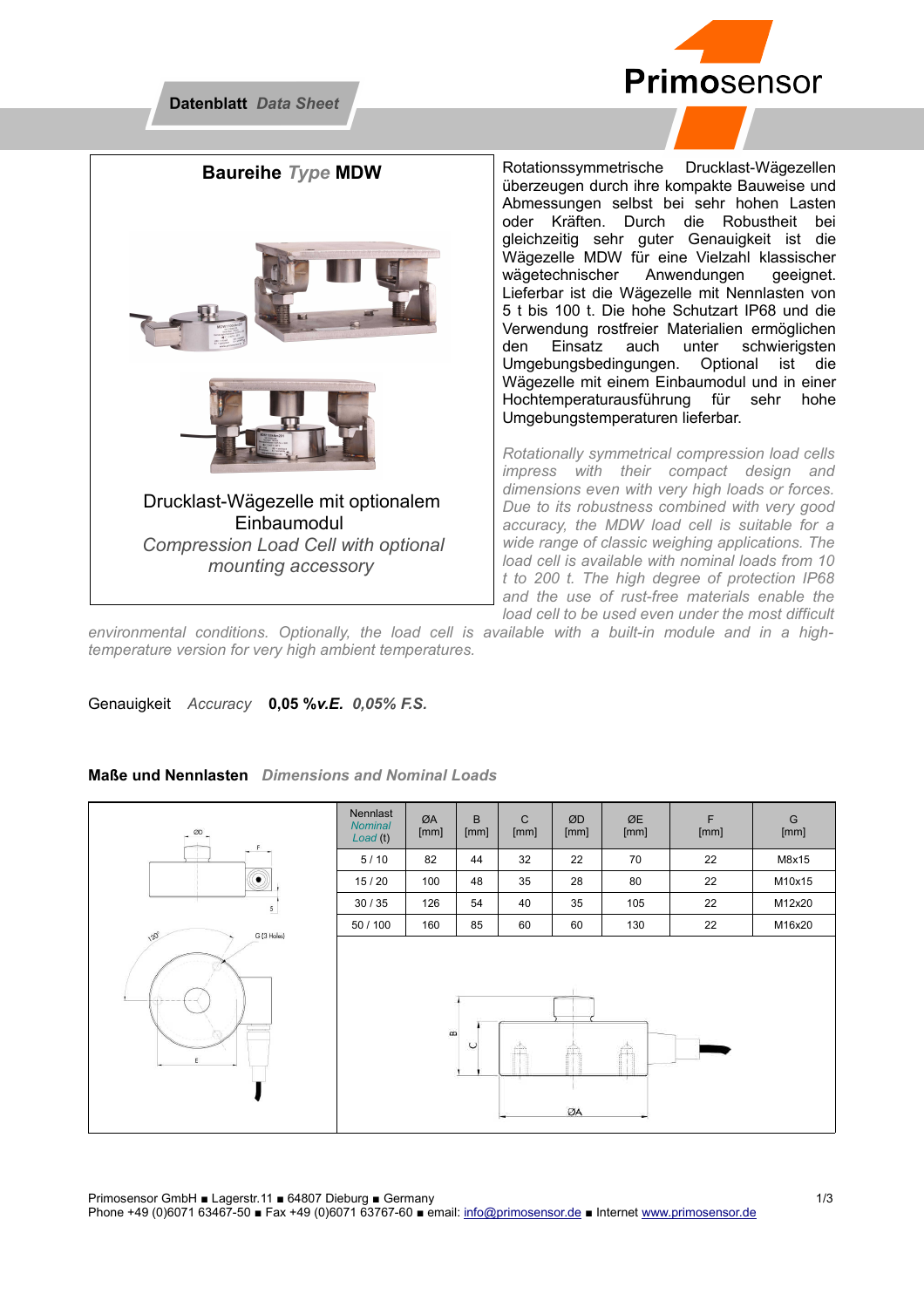

| <b>Nennlast</b> Nominal Load | <b>Ausgangssignal</b> Output Signal | Bestellnummer Order Number |
|------------------------------|-------------------------------------|----------------------------|
| 5 t                          | 2 mV/V $\pm$ 0.1 %                  | MDW-005to-m201             |
| 10 <sub>t</sub>              | 2 mV/V $\pm$ 0.1 %                  | MDW-010to-m201             |
| 15 t                         | 2 mV/V $\pm$ 0.1 %                  | MDW-015to-m201             |
| 20 <sub>t</sub>              | 2 mV/V $\pm$ 0.1 %                  | MDW-020to-m201             |
| 30 t                         | 2 mV/V $\pm$ 0.1 %                  | MDW-030to-m201             |
| 35 t                         | 2 mV/V $\pm$ 0.1 %                  | MDW-035to-m201             |
| 50t                          | 2 mV/V $\pm$ 0.1 %                  | MDW-050to-m201             |
| 100t                         | 2 mV/V $\pm$ 0.1 %                  | MDW-100to-m201             |

## **Elektrischer Anschluss** Electrical Connection

| Ausgang Output             | Signal Signal                                                                                              | Kabelfarben Cable Colors<br>(festes Kabel fixed cable)                           |
|----------------------------|------------------------------------------------------------------------------------------------------------|----------------------------------------------------------------------------------|
| mV/V<br>UB+<br>$S+$<br>UB- | Versorgung Input UB+<br>Versorgung Input UB-<br>Ausgang Output S+<br>Ausgang Output S-<br>Schirm Shielding | rot red<br>schwarz black<br>grün green<br>weiß white<br>Kabelschirm cable shield |

## **Einbausituation mit optionalem Einbausatz (siehe gesondertes Datenblatt)**

*Typical Mounting Situation with optional mounting accessories (see separate datasheet)*



Primosensor GmbH ■ Lagerstr.11 ■ 64807 Dieburg ■ Germany 2/3

Phone +49 (0)6071 63467-50 ■ Fax +49 (0)6071 63767-60 ■ email: [info@primosensor.de](mailto:info@primosensor.de) ■ Internet [www.primosensor.de](http://www.primosensor.de/)